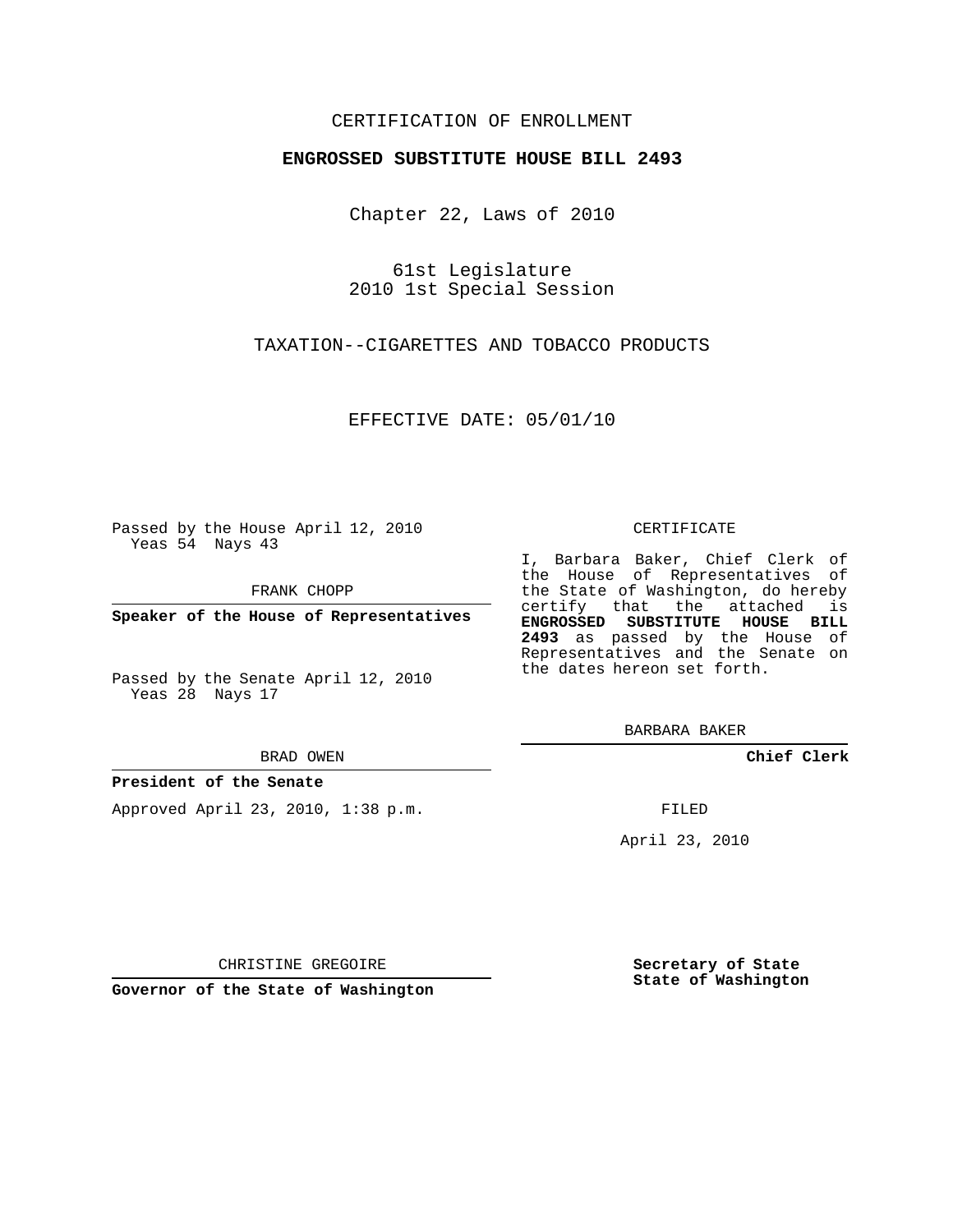# **ENGROSSED SUBSTITUTE HOUSE BILL 2493** \_\_\_\_\_\_\_\_\_\_\_\_\_\_\_\_\_\_\_\_\_\_\_\_\_\_\_\_\_\_\_\_\_\_\_\_\_\_\_\_\_\_\_\_\_

\_\_\_\_\_\_\_\_\_\_\_\_\_\_\_\_\_\_\_\_\_\_\_\_\_\_\_\_\_\_\_\_\_\_\_\_\_\_\_\_\_\_\_\_\_

### AS AMENDED BY THE SENATE

Passed Legislature - 2010 1st Special Session

## **State of Washington 61st Legislature 2010 Regular Session**

**By** House Finance (originally sponsored by Representatives Cody, Williams, Pedersen, Kagi, Nelson, Orwall, McCoy, Dickerson, White, Hunt, Darneille, Moeller, and Roberts)

READ FIRST TIME 03/10/10.

 AN ACT Relating to the taxation of cigarettes and other tobacco products; amending RCW 82.24.020, 82.24.026, 82.26.010, 82.26.020, and 82.26.030; adding a new section to chapter 82.26 RCW; creating new sections; repealing RCW 82.24.027 and 82.24.028; providing an effective date; and declaring an emergency.

6 BE IT ENACTED BY THE LEGISLATURE OF THE STATE OF WASHINGTON:

 7 NEW SECTION. **Sec. 1.** It is the intent of the legislature to use 8 revenue raised from taxes levied on the sales of cigarettes and other 9 tobacco products to fund basic health care services.

10 **Sec. 2.** RCW 82.24.020 and 2009 c 479 s 66 are each amended to read 11 as follows:

12 (1) There is levied and ((there shall be)) collected as provided in 13 this chapter, a tax upon the sale, use, consumption, handling, 14 possession, or distribution of all cigarettes, in an amount equal to 15 ((one and fifteen one hundredths)) 12.125 cents per cigarette.

16 (2) ((An additional tax is imposed upon the sale, use, consumption, 17 handling, possession, or distribution of all cigarettes, in an amount  $18$  equal—to—five—hundred—twenty—five—one—thousandths—of—a—cent—per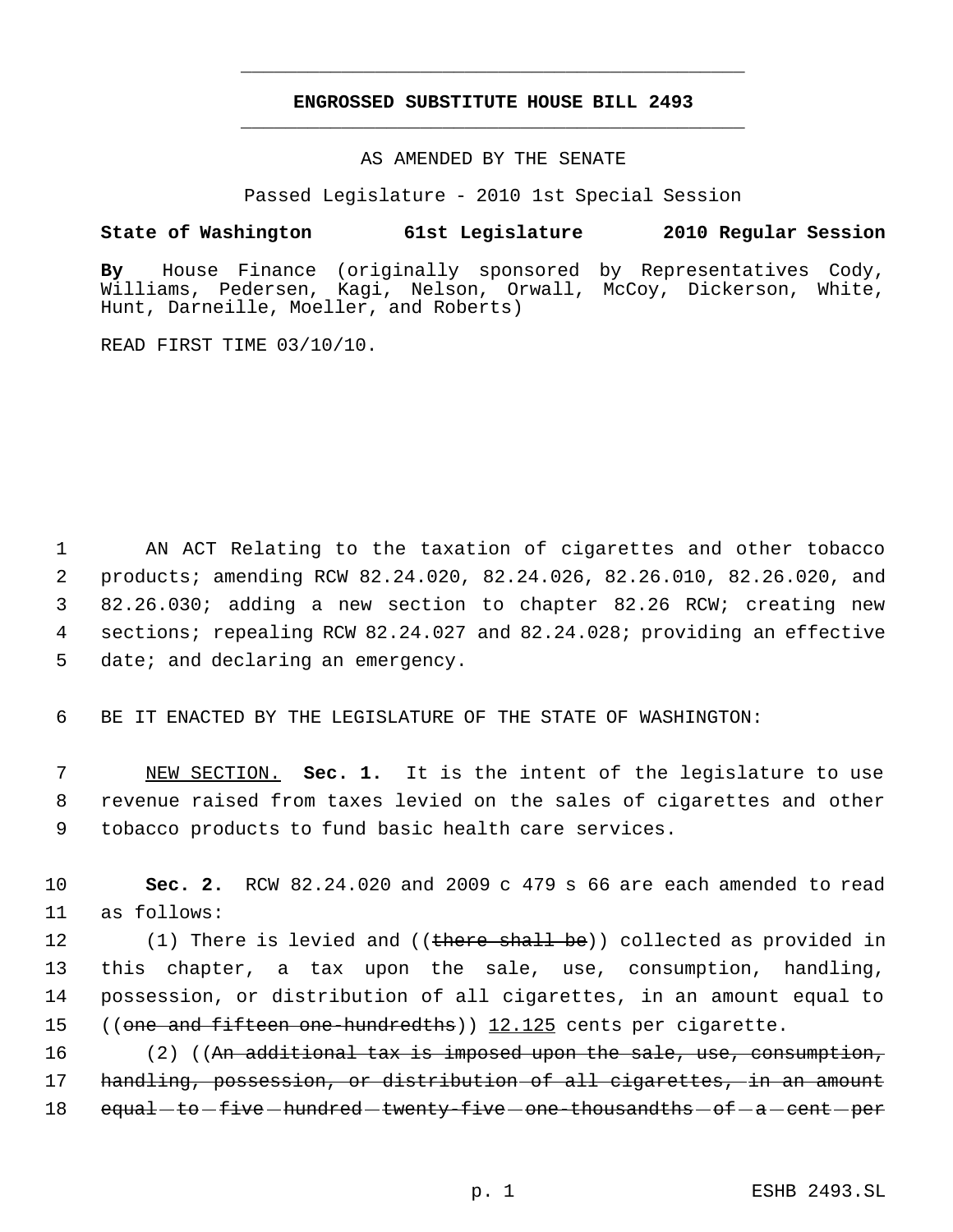1 cigarette. All-revenues-collected-during-any-month-from-this 2 additional-tax-shall-be-deposited-in-the-state-general-fund-by-the twenty-fifth day of the following month.

 (3) An additional tax is imposed upon the sale, use, consumption, handling, possession, or distribution of all cigarettes, in an amount equal to two and five one-hundredths cents per cigarette. All revenues collected during any month from this additional tax shall be deposited 8 in-the-state-general-fund-by-the-twenty-fifth-day-of-the-following month.

 $(4)$ )) Wholesalers subject to the payment of this tax may, if they wish, absorb five one-hundredths cents per cigarette of the tax and not pass it on to purchasers without being in violation of this section or any other act relating to the sale or taxation of cigarettes.

14 ( $(\overline{5})$ ) (3) For purposes of this chapter, "possession" (( $\overline{shalt}$ )) 15 means both (a) physical possession by the purchaser and, (b) when cigarettes are being transported to or held for the purchaser or his or her designee by a person other than the purchaser, constructive possession by the purchaser or his or her designee, which constructive 19 possession ( $(\text{shall} - \text{be})$ ) is deemed to occur at the location of the cigarettes being so transported or held.

 $((+6))$  (4) In accordance with federal law and rules prescribed by the department, an enrolled member of a federally recognized Indian tribe may purchase cigarettes from an Indian tribal organization under the jurisdiction of the member's tribe for the member's own use exempt from the applicable taxes imposed by this chapter. Except as provided 26 in subsection  $((+7))$  (5) of this section, any person, who purchases cigarettes from an Indian tribal organization and who is not an enrolled member of the federally recognized Indian tribe within whose jurisdiction the sale takes place, is not exempt from the applicable taxes imposed by this chapter.

 $((\langle 7 \rangle)(5)$  If the state enters into a cigarette tax contract or agreement with a federally recognized Indian tribe under chapter 43.06 33 RCW, the terms of the contract or agreement ((shall)) take precedence over any conflicting provisions of this chapter while the contract or agreement is in effect.

 **Sec. 3.** RCW 82.24.026 and 2009 c 479 s 67 are each amended to read as follows: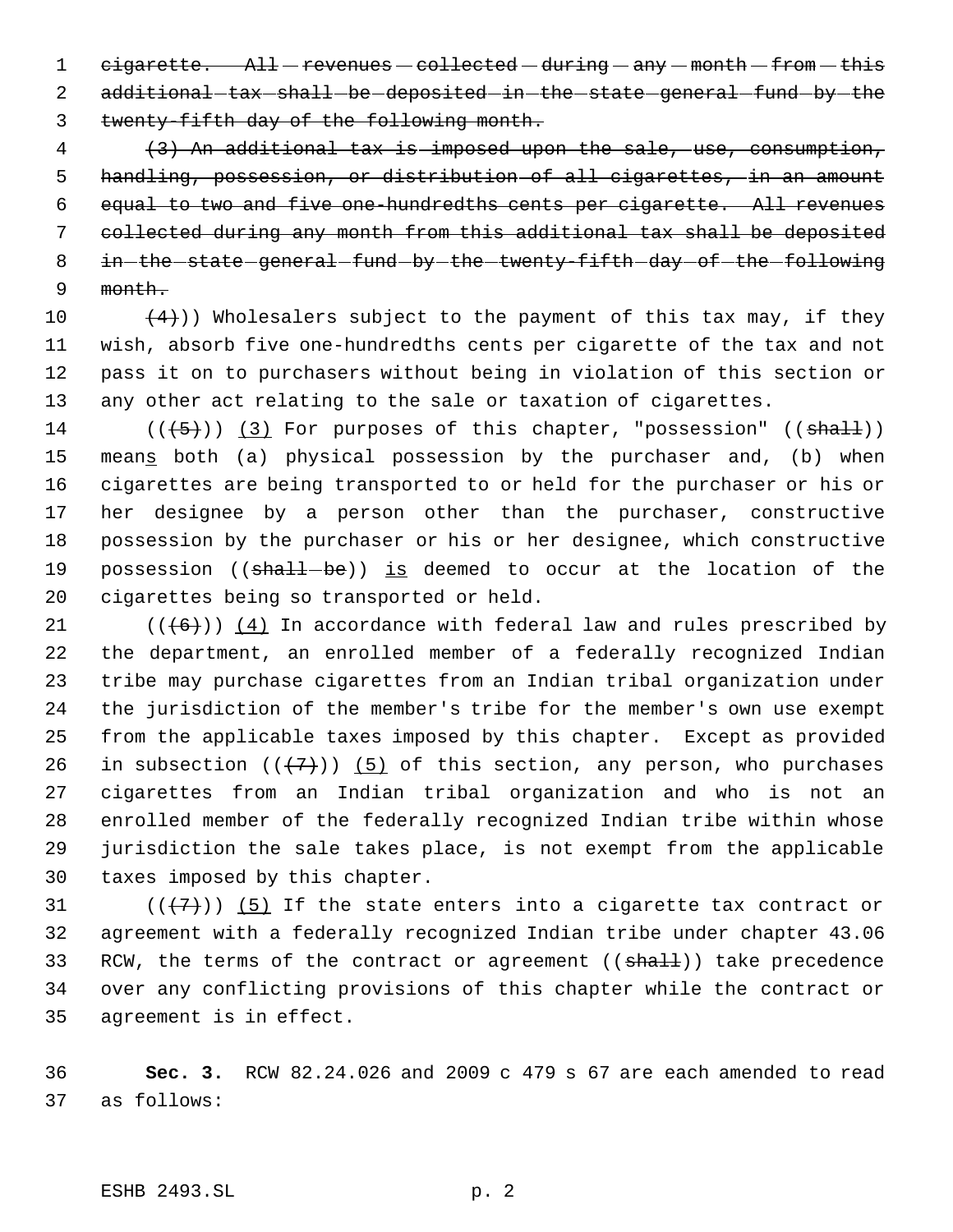(1) In addition to the tax imposed upon the sale, use, consumption, handling, possession, or distribution of cigarettes set forth in RCW 82.24.020, there is imposed a tax in an amount equal to three cents per cigarette.

5 (2) The revenue collected under this section ((shall)) must be deposited as follows:

7 (a)  $((28.5))$   $14$  percent (( $\text{shall}$ )) must be deposited into the general fund.

9 (b) The remainder ((shall)) must be deposited into the education legacy trust account.

 **Sec. 4.** RCW 82.26.010 and 2005 c 180 s 2 are each amended to read as follows:

 The definitions in this section apply throughout this chapter unless the context clearly requires otherwise.

 (1) "Tobacco products" means cigars, cheroots, stogies, periques, granulated, plug cut, crimp cut, ready rubbed, and other smoking tobacco, snuff, snuff flour, cavendish, plug and twist tobacco, fine- cut and other chewing tobaccos, shorts, refuse scraps, clippings, cuttings and sweepings of tobacco, and other kinds and forms of tobacco, prepared in such manner as to be suitable for chewing or 21 smoking in a pipe or otherwise, or both for chewing and smoking, and 22 any other product, regardless of form, that contains tobacco and is 23 intended for human consumption or placement in the oral or nasal cavity 24 or absorption into the human body by any other means, but  $((shall))$ does not include cigarettes as defined in RCW 82.24.010.

 (2) "Manufacturer" means a person who manufactures and sells tobacco products.

 (3) "Distributor" means (a) any person engaged in the business of selling tobacco products in this state who brings, or causes to be brought, into this state from without the state any tobacco products for sale, (b) any person who makes, manufactures, fabricates, or stores tobacco products in this state for sale in this state, (c) any person engaged in the business of selling tobacco products without this state who ships or transports tobacco products to retailers in this state, to be sold by those retailers, (d) any person engaged in the business of selling tobacco products in this state who handles for sale any tobacco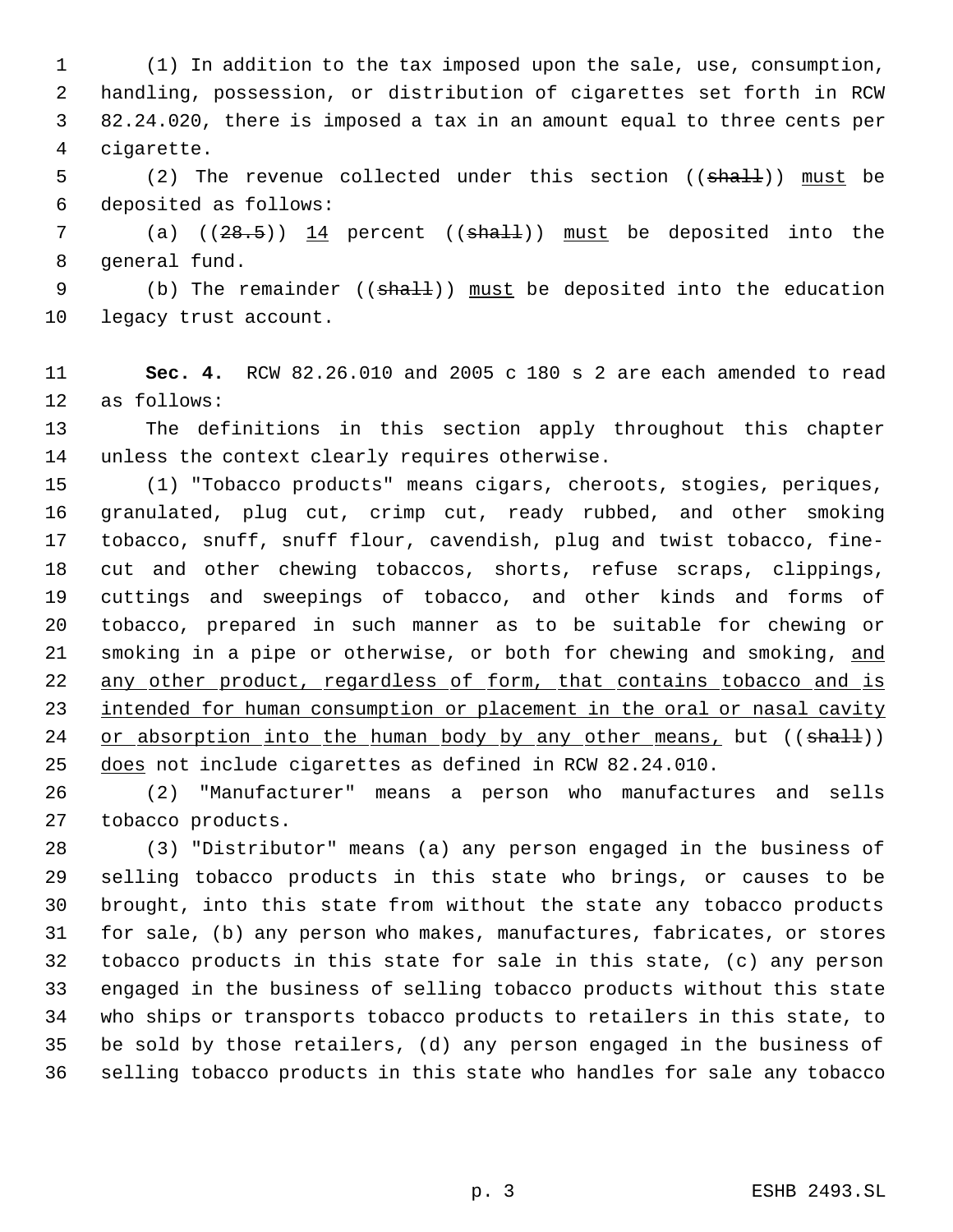products that are within this state but upon which tax has not been imposed.

 (4) "Retailer" means any person engaged in the business of selling tobacco products to ultimate consumers.

 (5)(a) "Sale" means any transfer, exchange, or barter, in any manner or by any means whatsoever, for a consideration, and includes and means all sales made by any person.

 (b) The term "sale" includes a gift by a person engaged in the business of selling tobacco products, for advertising, promoting, or as a means of evading the provisions of this chapter.

 (6) "Business" means any trade, occupation, activity, or enterprise engaged in for the purpose of selling or distributing tobacco products in this state.

 (7) "Place of business" means any place where tobacco products are sold or where tobacco products are manufactured, stored, or kept for the purpose of sale, including any vessel, vehicle, airplane, train, or vending machine.

 (8) "Retail outlet" means each place of business from which tobacco products are sold to consumers.

(9) "Department" means the department of revenue.

 (10) "Person" means any individual, receiver, administrator, executor, assignee, trustee in bankruptcy, trust, estate, firm, copartnership, joint venture, club, company, joint stock company, business trust, municipal corporation, the state and its departments and institutions, political subdivision of the state of Washington, corporation, limited liability company, association, society, any group of individuals acting as a unit, whether mutual, cooperative, fraternal, nonprofit, or otherwise. The term excludes any person immune from state taxation, including the United States or its instrumentalities, and federally recognized Indian tribes and enrolled tribal members, conducting business within Indian country.

 (11) "Indian country" means the same as defined in chapter 82.24 RCW.

 (12) "Actual price" means the total amount of consideration for which tobacco products are sold, valued in money, whether received in money or otherwise, including any charges by the seller necessary to complete the sale such as charges for delivery, freight, transportation, or handling.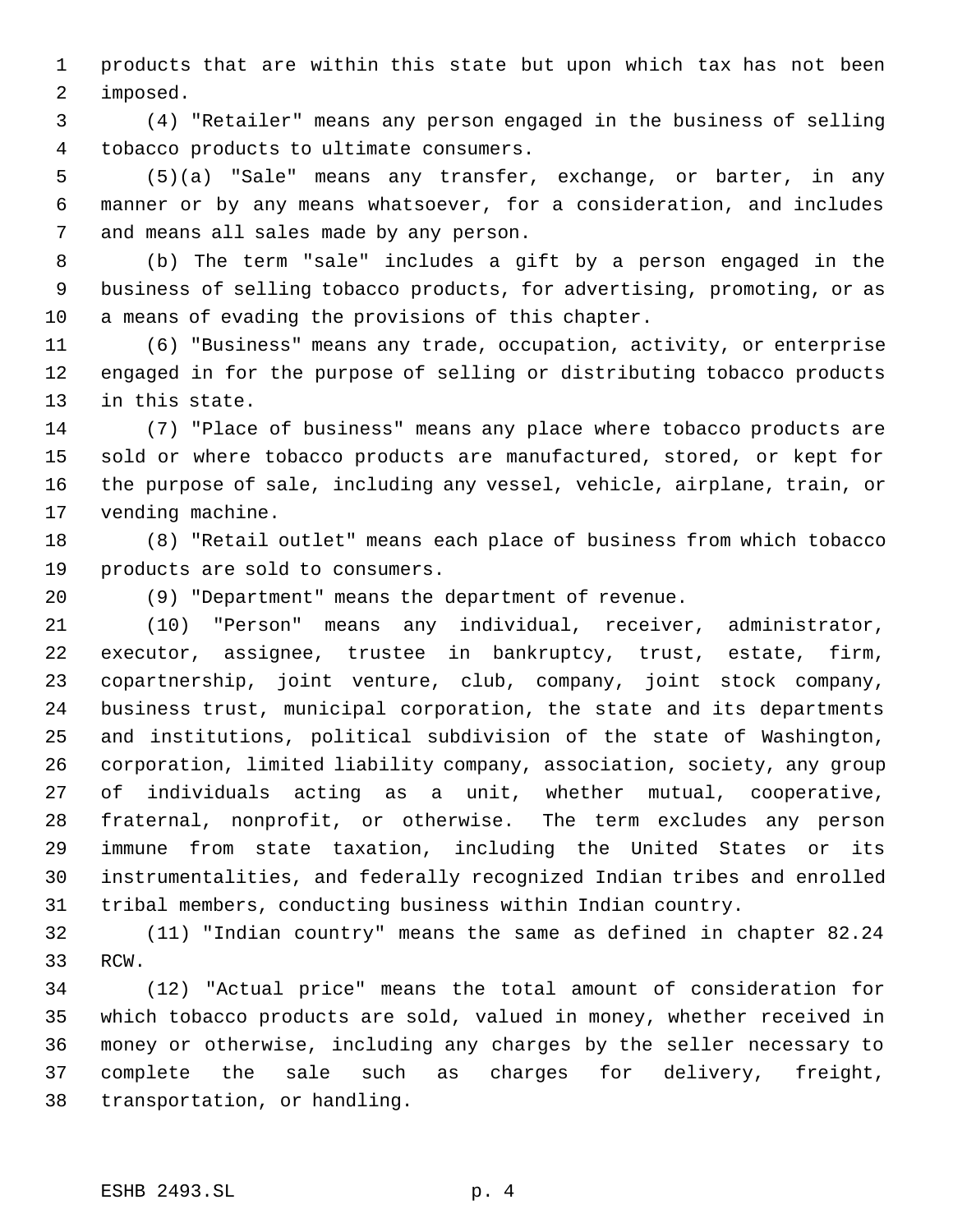- (13) "Affiliated" means related in any way by virtue of any form or amount of common ownership, control, operation, or management.
- 

(14) "Board" means the liquor control board.

 (15) "Cigar" means a roll for smoking that is of any size or shape and that is made wholly or in part of tobacco, irrespective of whether the tobacco is pure or flavored, adulterated or mixed with any other ingredient, if the roll has a wrapper made wholly or in greater part of tobacco. "Cigar" does not include a cigarette.

(16) "Cigarette" has the same meaning as in RCW 82.24.010.

 (17) "Manufacturer's representative" means a person hired by a manufacturer to sell or distribute the manufacturer's tobacco products, and includes employees and independent contractors.

(18)(a) "Taxable sales price" means:

 (i) In the case of a taxpayer that is not affiliated with the manufacturer, distributor, or other person from whom the taxpayer purchased tobacco products, the actual price for which the taxpayer purchased the tobacco products;

 (ii) In the case of a taxpayer that purchases tobacco products from an affiliated manufacturer, affiliated distributor, or other affiliated person, and that sells those tobacco products to unaffiliated distributors, unaffiliated retailers, or ultimate consumers, the actual price for which that taxpayer sells those tobacco products to unaffiliated distributors, unaffiliated retailers, or ultimate consumers;

 (iii) In the case of a taxpayer that sells tobacco products only to affiliated distributors or affiliated retailers, the price, determined as nearly as possible according to the actual price, that other distributors sell similar tobacco products of like quality and character to unaffiliated distributors, unaffiliated retailers, or ultimate consumers;

 (iv) In the case of a taxpayer that is a manufacturer selling tobacco products directly to ultimate consumers, the actual price for 33 which the taxpayer sells those tobacco products to ultimate consumers;

 (v) In the case of a taxpayer that has acquired tobacco products under a sale as defined in subsection (5)(b) of this section, the price, determined as nearly as possible according to the actual price, that the taxpayer or other distributors sell the same tobacco products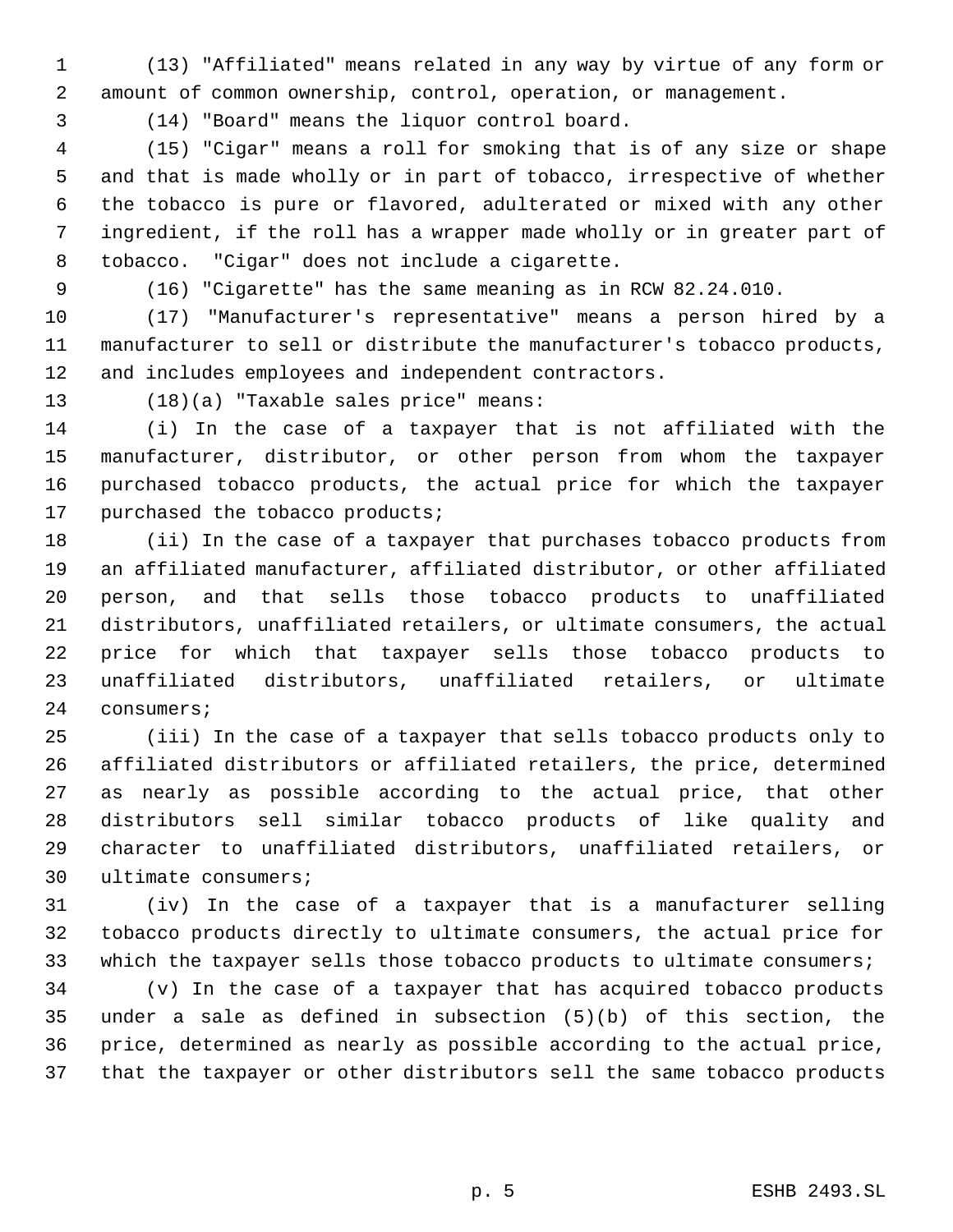or similar tobacco products of like quality and character to unaffiliated distributors, unaffiliated retailers, or ultimate consumers; or

 (vi) In any case where (a)(i) through (v) of this subsection do not apply, the price, determined as nearly as possible according to the actual price, that the taxpayer or other distributors sell the same tobacco products or similar tobacco products of like quality and character to unaffiliated distributors, unaffiliated retailers, or ultimate consumers.

 (b) For purposes of (a)(i) and (ii) of this subsection only, "person" includes both persons as defined in subsection (10) of this section and any person immune from state taxation, including the United States or its instrumentalities, and federally recognized Indian tribes and enrolled tribal members, conducting business within Indian country.

 (c) The department may adopt rules regarding the determination of taxable sales price under this subsection.

 (19) "Taxpayer" means a person liable for the tax imposed by this chapter.

 (20) "Unaffiliated distributor" means a distributor that is not affiliated with the manufacturer, distributor, or other person from whom the distributor has purchased tobacco products.

 (21) "Unaffiliated retailer" means a retailer that is not affiliated with the manufacturer, distributor, or other person from whom the retailer has purchased tobacco products.

 (22) "Moist snuff" means tobacco that is finely cut, ground, or 26 powdered; is not for smoking; and is intended to be placed in the oral, 27 but not the nasal, cavity.

 (23) "Little cigar" means a cigar that has a cellulose acetate integrated filter.

 **Sec. 5.** RCW 82.26.020 and 2009 c 479 s 70 are each amended to read as follows:

32 (1) There is levied and ((there shall be)) collected a tax upon the sale, handling, or distribution of all tobacco products in this state at the following rate:

 (a) ((Seventy-five)) For cigars except little cigars, ninety-five 36 percent of the taxable sales price of cigars, not to exceed  $((f\text{-}if\text{ty}))$ 37 sixty-five cents per cigar; ((or))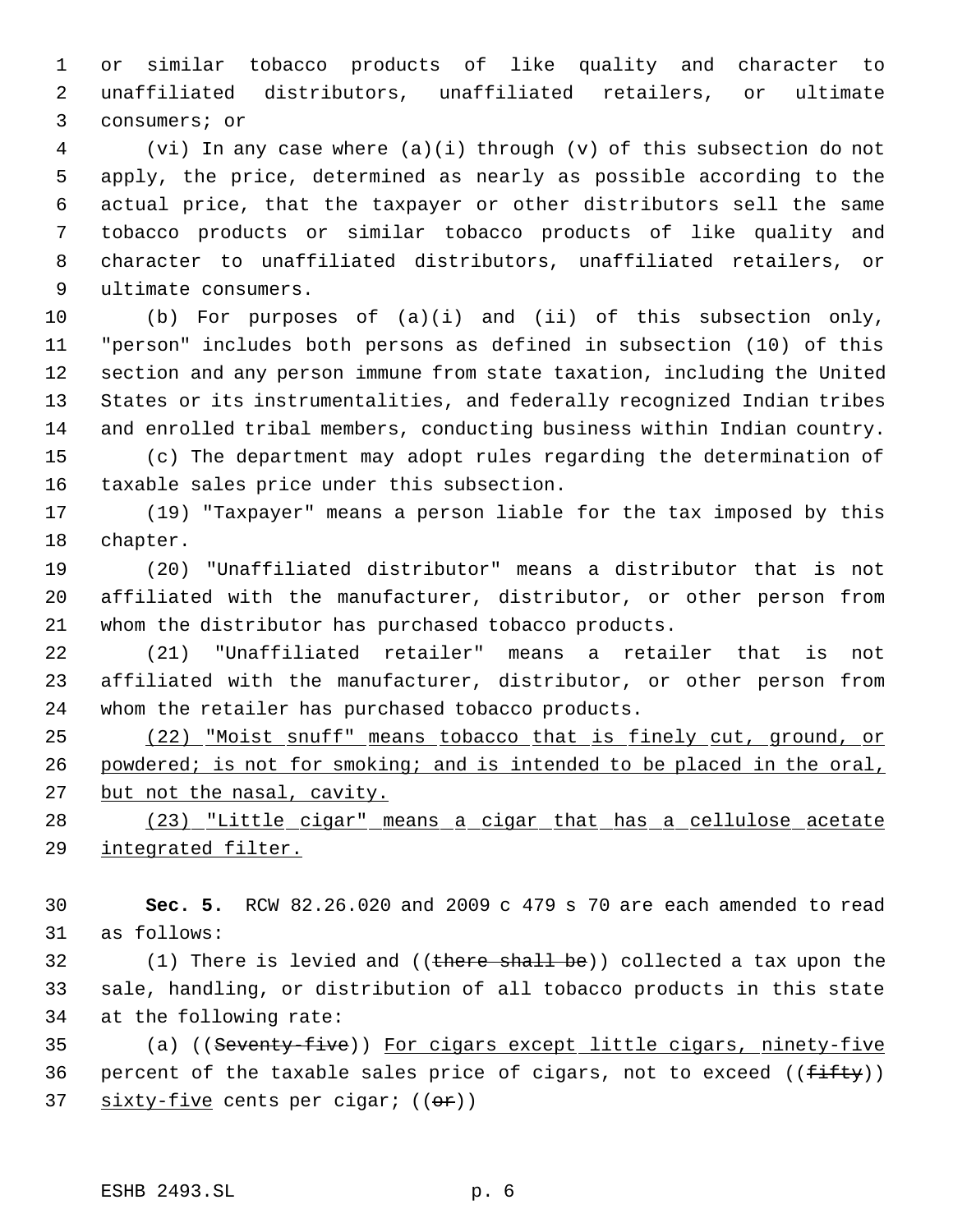(b) ((Seventy-five)) For all tobacco products except those covered 2 under separate provisions of this subsection, ninety-five percent of 3 the taxable sales price ((of-all-tobacco-products-that-are-not  $e$ igars));

 (c) For moist snuff, as established in this subsection (1)(c) and computed on the net weight listed by the manufacturer:

 (i) On each single unit consumer-sized can or package whose net 8 weight is one and two-tenths ounces or less, a rate per single unit that is equal to the greater of 2.526 dollars or eighty-three and one- half percent of the cigarette tax under chapter 82.24 RCW multiplied by twenty; or

12 (ii) On each single unit consumer-sized can or package whose net 13 weight is more than one and two-tenths ounces, a proportionate tax at the rate established in (c)(i) of this subsection (1) on each ounce or 15 fractional part of an ounce; and

16 (d) For little cigars, an amount per cigar equal to the cigarette 17 tax under chapter 82.24 RCW.

18 (2) Taxes under this section ((shall)) must be imposed at the time the distributor (a) brings, or causes to be brought, into this state from without the state tobacco products for sale, (b) makes, manufactures, fabricates, or stores tobacco products in this state for sale in this state, (c) ships or transports tobacco products to retailers in this state, to be sold by those retailers, or (d) handles for sale any tobacco products that are within this state but upon which tax has not been imposed.

26 (3) The moneys collected under this section ((shall)) must be deposited into the state general fund.

 NEW SECTION. **Sec. 6.** A new section is added to chapter 82.26 RCW to read as follows:

 (1)(a) Within one year following the date on which the requirement for a tobacco product code is effective, payment of, or exemption from, the tax imposed in RCW 82.26.020 must be verifiable on each single-unit consumer-sized can or package of moist snuff, as provided in (b) of this subsection.

 (b) Within thirty days following the date on which notice of proposed rule making to require a tobacco product code is published in the federal register, the department must commence to develop a method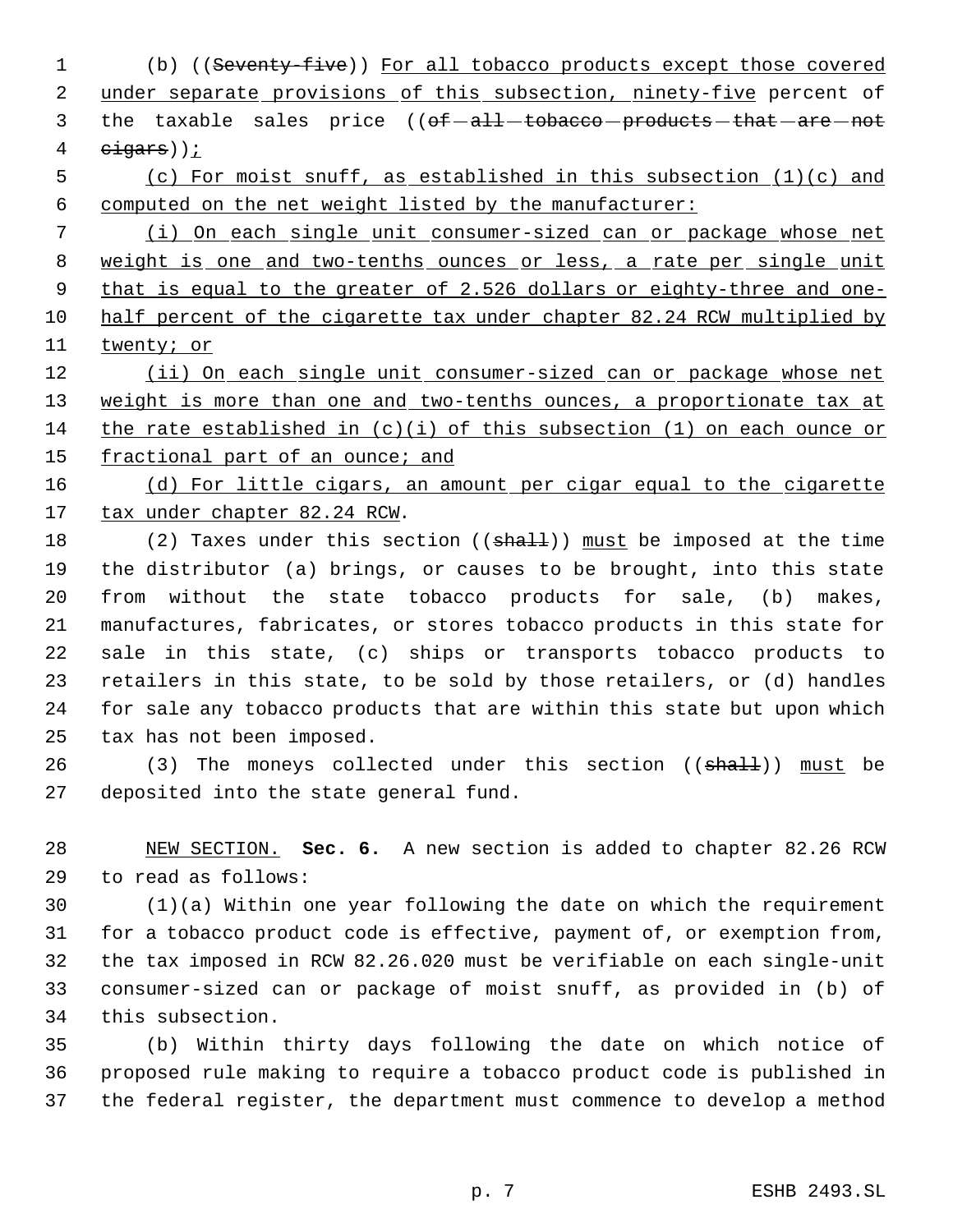for using a tobacco product code to verify payment of, or exemption from, the tax imposed in RCW 82.26.020; to develop and implement a pilot project to test the method; and to develop a plan for adoption of rules to implement the method. The department must report to the legislature on its progress annually by December 1st through the year following the year in which the method is implemented.

 (2) If notice of proposed rule making to require a tobacco product code is not published in the federal register by July 1, 2011, the department must determine and recommend to the legislature by November 1, 2014, a method to verify payment of, or exemption from, the tax imposed in RCW 82.26.020, by means of stamping, use of manufacturers' digitally readable product identifiers, or any other method, and must complete and present to the legislature a study of compliance with the tax imposed in RCW 82.26.020, the effect of noncompliance on state revenue, and the effect of adopting a method to verify payment of, or exemption from, the tax.

 (3) For purposes of this section, "tobacco product code" means a code that is required on the label of a tobacco product for purposes of tracking or tracing the product through the distribution system under final regulations adopted by the secretary of the United States department of health and human services.

 **Sec. 7.** RCW 82.26.030 and 2005 c 180 s 1 are each amended to read as follows:

 It is the intent and purpose of this chapter to levy a tax on all tobacco products sold, used, consumed, handled, or distributed within this state and to collect the tax from the distributor as defined in RCW 82.26.010. It is the further intent and purpose of this chapter to impose the tax once, and only once, on all tobacco products for sale in 29 this state, but nothing in this chapter  $((shall))$  may be construed to exempt any person taxable under any other law or under any other tax imposed under Title 82 RCW. It is the further intent and purpose of this chapter that the distributor who first possesses the tobacco 33 product in this state  $((\text{shall} \text{ be}))$  is the distributor liable for the 34 tax and that (1) for moist snuff the tax will be based on the net weight listed by the manufacturer and (2) in most other instances the tax will be based on the actual price that the distributor paid for the tobacco product, unless the distributor is affiliated with the seller.